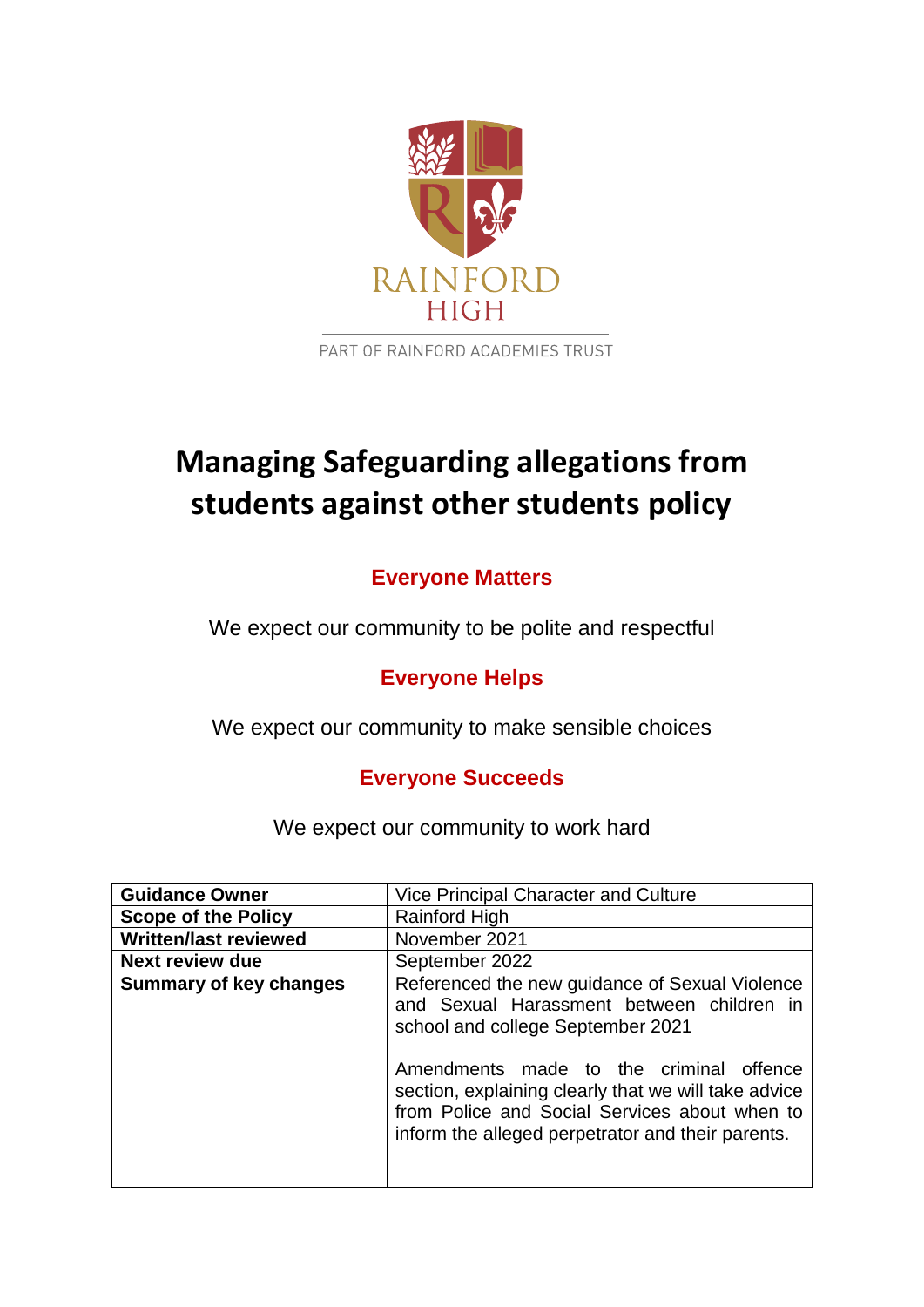# **Introduction**

Rainford High Academics trust believes that all children and young people have the right to attend school and learn in a safe environment. Children and young people should be free from harm by adults and other students in school.

We recognise that some children and young people will negatively affect the learning and wellbeing of others. When this happens, their behaviour will be dealt in accordance with the below policies:

- Behaviour for learning policy
- Exclusion policy
- Child protection and Safeguarding Children Policy

Along with:

- **Keeping Children Safe in Education DFE 2021**
- Sexual violence and sexual harassment between children in schools and colleges **DFE September 2021**

### **Safeguarding Allegations**

Occasionally, students against other students in the school make safeguarding allegations. Safeguarding issues may include physical abuse, emotional abuse, sexual abuse and sexual exploitation.

The below list gives an indication of possible features of these allegations. This list is not exhaustive.

#### **The allegation:**

- is made against an older student and refers to their behaviour towards a younger student or a more vulnerable student
- is of a serious nature, possibly including a criminal offence
- raises risk factors for other students in the school
- indicates that other students may have been affected by this student
- indicates that young people outside the school may be affected by this student

#### **Examples of safeguarding issues against a student could include:**

#### **Physical Abuse**

- violence, particularly pre-planned
- forcing others to use drugs or alcohol

#### **Emotional Abuse**

- blackmail or extortion
- threats and intimidation

#### **Sexual Abuse**

- indecent exposure, indecent touching or sexual assaults
- forcing others to watch pornography
- taking part in sexting
- Sexual harassment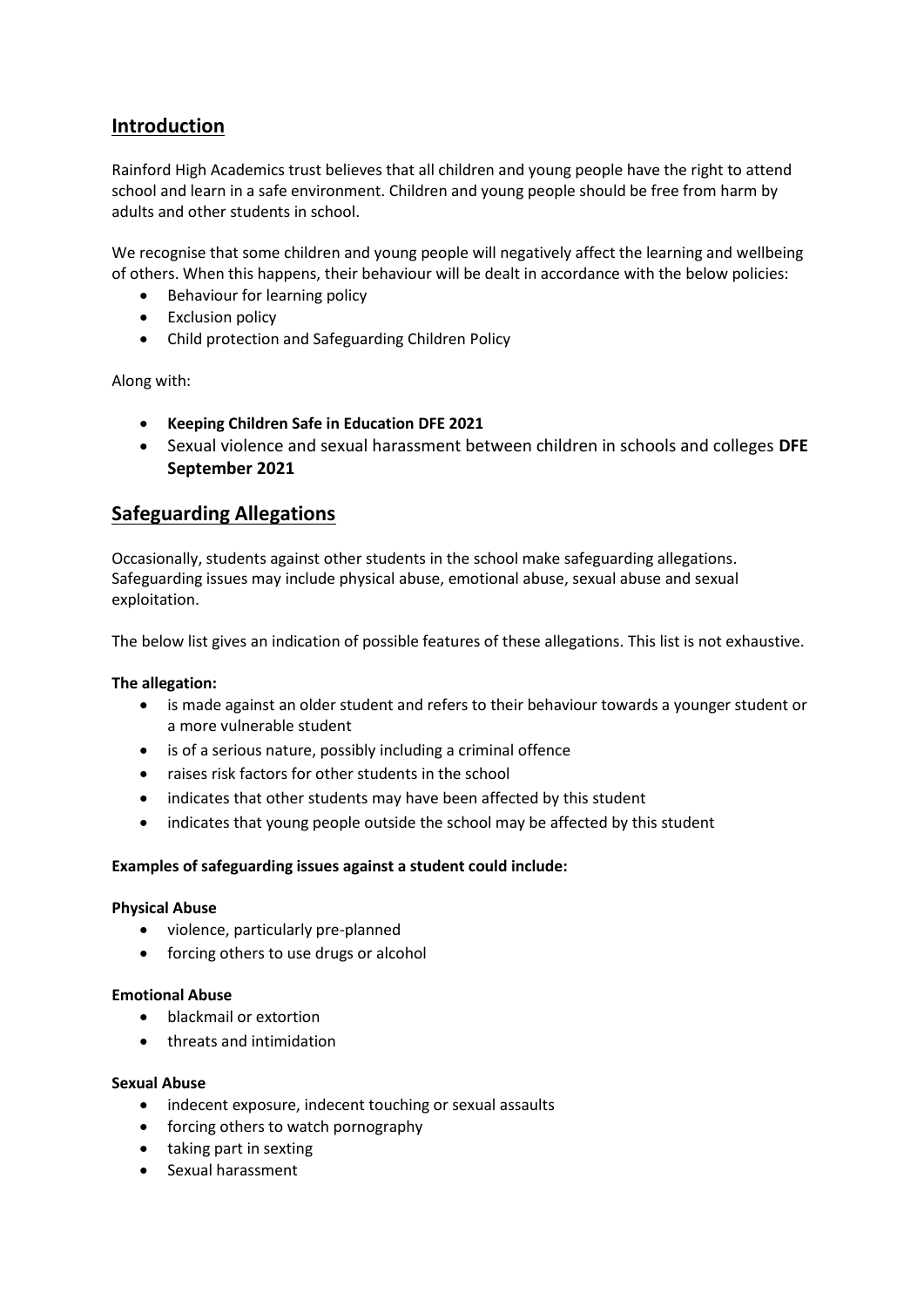#### **Sexual Exploitation**

- Encouraging other children or young people to engage in inappropriate sexual behaviour (for example - having an older boyfriend/girlfriend, associating with unknown adults or other sexually exploited children or young people, staying out overnight)
- encouraging other children or young to attend inappropriate gatherings
- photographing or videoing other children or young people performing indecent acts
- photographing or videoing other children or young performing indecent acts
- encouraging other children to produce and distribute inappropriate images of themselves or others

In areas where gangs are prevalent, older students may attempt to recruit younger/ vulnerable students using any or all of the above methods. Children and young people suffering from sexual exploitation themselves, may be forced to recruit other children or young people under threat of violence.

Please be aware that all safeguarding allegations will be taken seriously and we will not tolerate any behaviours that harm other students or put them at risk. We will not accept explanations for such behaviours as 'it was just a laugh' or 'it is children being children'. We will treat all situations seriously to ensure appropriate action is taken to prevent further incidents and support everyone involved. The safety of students is of upmost importance and dismissing incidents is unacceptable.

### **When an allegation is made**

When an allegation is made by a student against another student, members of staff should consider whether the complaint raises a safeguarding concern.

If there is a safeguarding concern, the Designated Safeguarding Officer should be informed, who will then inform the Designated Safeguarding Lead.

A factual record should be made of the allegation, but no attempt at this stage should be made to investigate the circumstances. The safeguarding officer will check CCTV and check with any staff who are responsible for directly supervising any of the students, to check for basic evidence but no questioning of students will take place. This to help inform the report being made to agencies.

Staff members will record what they have been told. They will not ask students to make a written account of the incident until the decision has been made for school to begin their formal investigation procedures. This will only begin after advice has been taken from the MASH team and the Police.

The Designated Safeguarding Lead or another member of the Safeguarding Team should contact children's services – MASH to discuss the case and/or the Police.

It is possible that social services are already aware of safeguarding concerns around this child or young person. The Designated Safeguarding Lead will follow through the outcomes of the discussion and make a social services referral where appropriate.

The Safeguarding Team will make a record of the concern, the discussion and any outcomes on the school safeguarding system.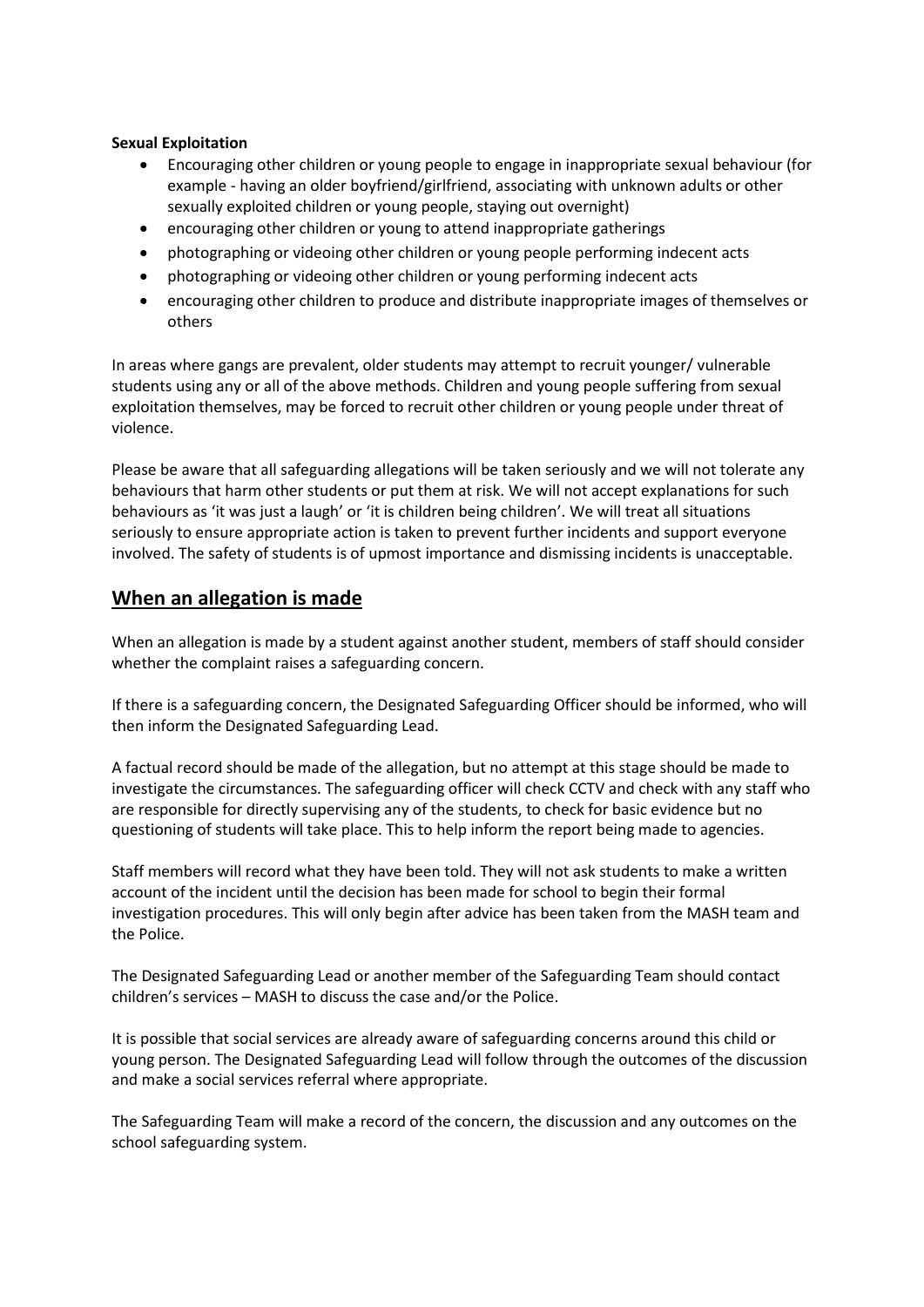# **Criminal Offence**

If the allegation indicates a potential criminal offence has taken place, then the Police will be informed at the earliest opportunity along with the victim's parents. We will seek advice from the Police on when to inform the alleged perpetrator and their parents. We will consult with MASH after speaking to the Police. Our priority is to safeguard all students involved and therefore a multiagency approach is essential.

As a school, we will work collaboratively with the Police and if we are unsure if an offence has taken place, then we will contact the Police for advice through MASH (multi-agency safeguarding hub) or 101.

• As stated in the **DFE Sexual violence and sexual harassment between children in schools and colleges September 2021** document, 'disciplinary action can be taken whilst other investigations by the police and/or children's social services are ongoing. The fact that another body is investigating or has investigated an incident does not in itself prevent a school from coming to its own conclusion, on the balance of probabilities, about what happened, and imposing a penalty accordingly'. This is a matter for the school and should be carefully considered on a case by case basis. The designated safeguarding lead (or deputy) should take a leading role. The school should consider if, by taking any action, they would prejudice an investigation and/or any subsequent prosecution. Careful liaison with the police and/or children's social care should help the school make a determination.

It may be appropriate to exclude the student being complained about for a period of time according to the school's behaviour and exclusion policies and procedures.

Where neither social services nor the police accept the complaint, a thorough school investigation should take place into the matter using the school's usual disciplinary procedures. Please note that even if Police take no further action, the school may, on the balance of probabilities, conclude that the incident did take place and deal with the issue in accordance with the safeguarding, behaviour for learning and exclusion policies. Even with a Police investigation ongoing we may carry out a school investigation alongside this as long as it will not damage the Police investigation. We will liaise with Police over this.

In situations where the school considers a safeguarding risk is present, a clear risk assessment and plan of action should be written. The Designated Safeguarding Lead will oversee this plan.

The plan will be monitored regularly and with date set for a follow-up evaluation with everyone concerned.

## **Risk Management and Reduction**

If an allegation is made against a student of a safeguarding nature, then appropriate actions and support will be put into place for the alleged victim and alleged perpetrator. A risk assessment/management plan will be written for each student to ensure these and other students are kept safe and are not vulnerable to malicious allegations being made. This plan may involve group moves to split up the students. Priority will always be given to ensuring minimum disruption for the alleged victim.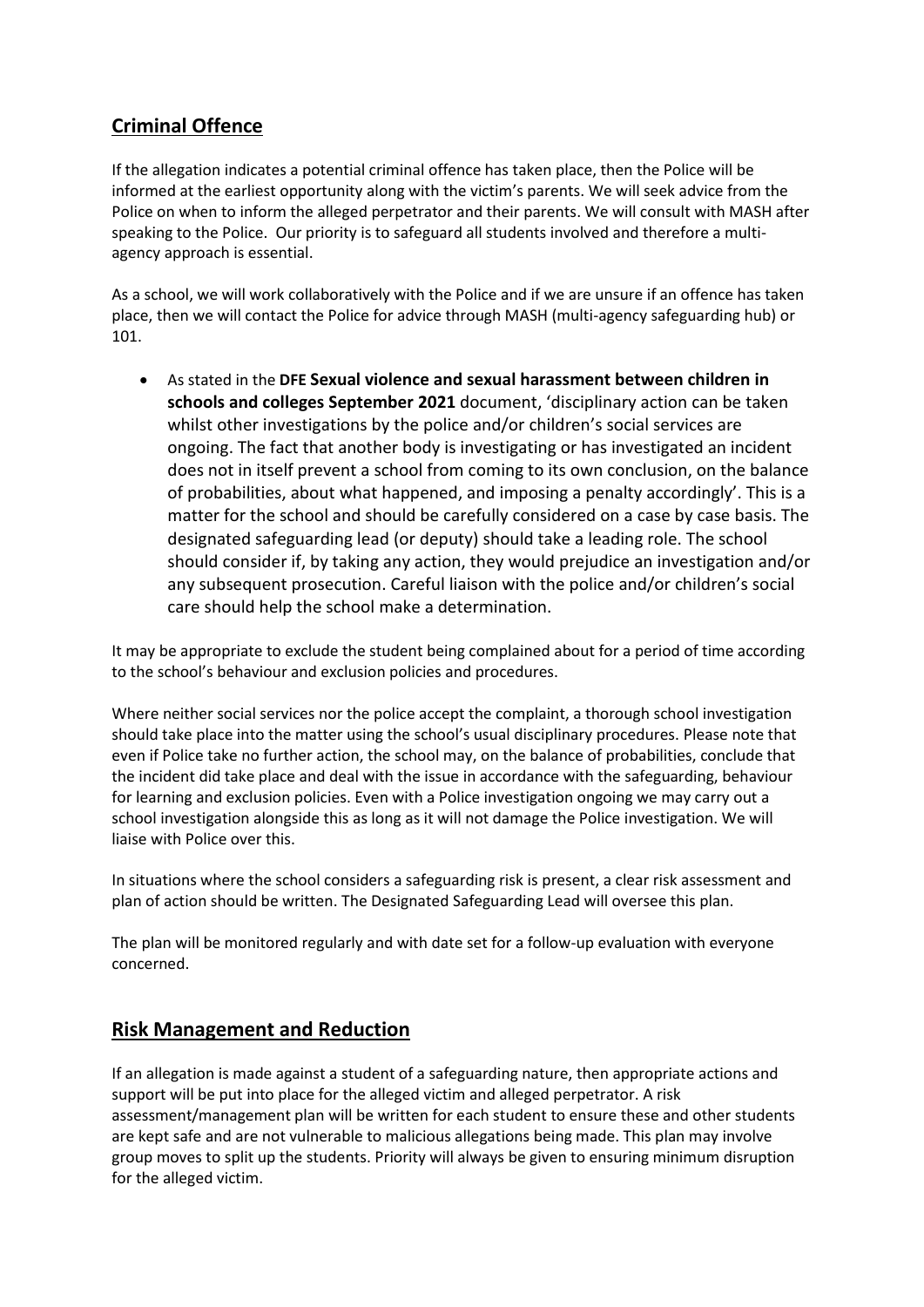We will allocate each student involved with a mentor/trusted adult to support them. These adults will not be involved with the investigation process.

The school should be informed of any situation where a child or young person presents a safeguarding concern as identified by any external agencies. E.g. if a student has been involved with a crime outside of school of a safeguarding nature. As a school, we work collaboratively with other agencies and we will work closely with them to support and manage situations carefully to promote safety for all.

There will always be a balance between privacy and the need to share key information in order to safeguard students. For example, key information may need to be shared with a student's teachers so they can support the young person in lessons. The Designated Safeguarding Lead will make the decision about what information needs to be shared in order to safeguard the student in school, under authorisation of the Principal. These decisions will be documented.

Parents will be involved in the risk management stage and we will seek support from the MASH team and Police, where appropriate, to ensure this plan is robust.

All risk assessments will be reviewed regularly and the student support will be adapted to support all students through the investigation and outcomes.

#### **What if the accused student is from another school?**

If we receive an allegation from a student in our school then we will inform the Multi-Agency Safeguarding Hub, the Police and the Designated Safeguarding Officer from the related schools (where appropriate).

#### **What if the allegation is made against a Rainford student from a student at another school?**

We would follow the same procedures as stated by working collaborative with other agencies and forming appropriate risk management plans to support the student and the safety of other students in our community.

## **Sexting/Nudes**

Staff and other adults who work with children and young people in Rainford Academics Trust will read this policy within the framework of the following guidance:

• Sexting in schools and colleges: Responding to incidents and safeguarding young people DFE

All incidents involving youth produced sexual imagery should be responded to in line with the school's safeguarding policy.

When an incident involving youth-produced sexual imagery comes to the school attention:

- The incident should be referred to the Designated Safeguarding Lead as soon as possible
- The Designated Safeguarding Lead should hold an initial review meeting with appropriate school staff
- There should be subsequent interviews with the child or young people involved (if appropriate)